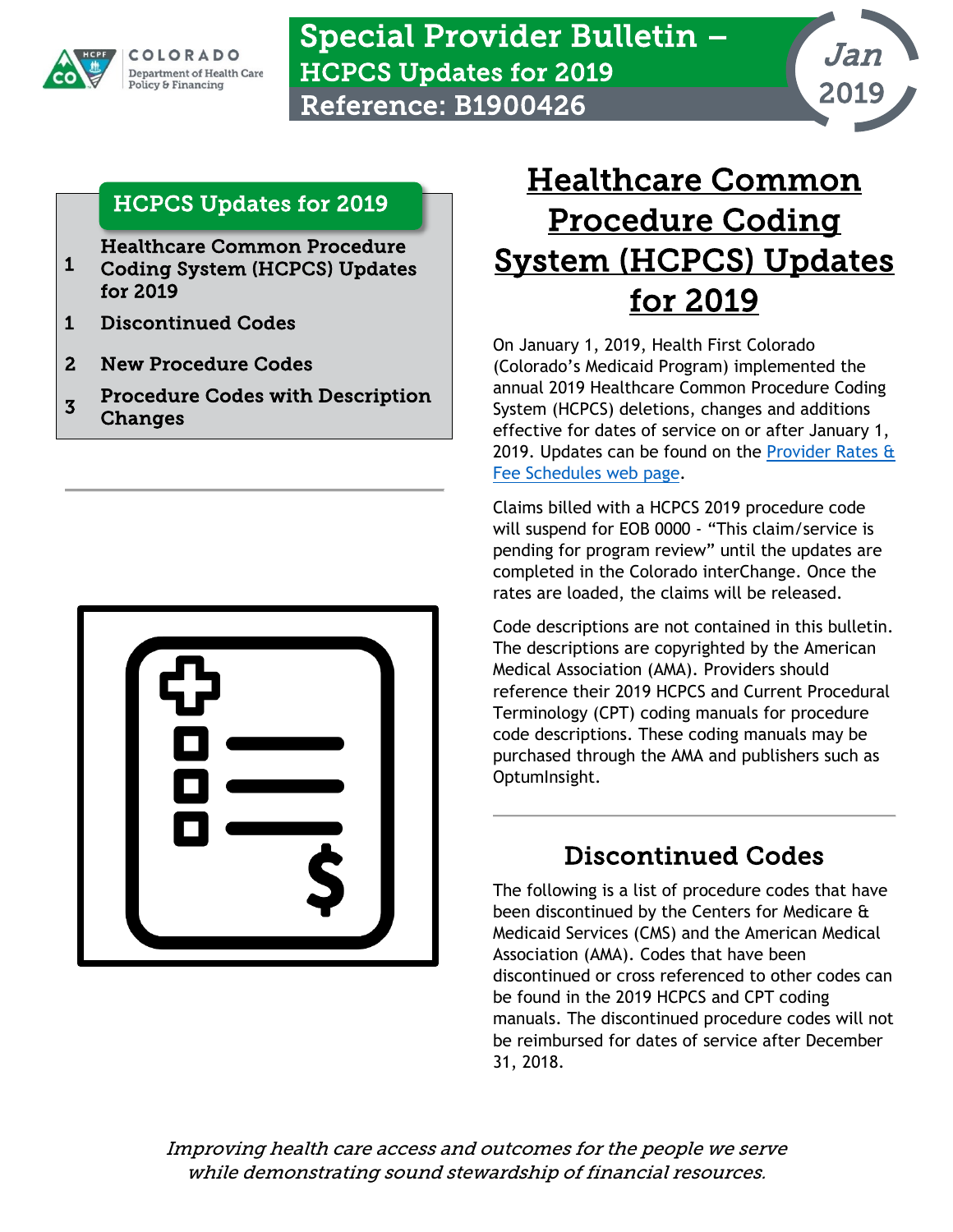| <b>Discontinued Codes</b> |       |       |       |       |       |       |       |  |  |
|---------------------------|-------|-------|-------|-------|-------|-------|-------|--|--|
| 10022                     | 11100 | 11101 | 20005 | 27370 | 31595 | 33282 | 33284 |  |  |
| 41500                     | 43760 | 46762 | 50395 | 61332 | 61480 | 61610 | 61612 |  |  |
| 63615                     | 64508 | 64550 | 66220 | 76001 | 77058 | 77059 | 78270 |  |  |
| 78271                     | 78272 | 81211 | 81213 | 81214 | 92275 | 95974 | 95975 |  |  |
| 95978                     | 95979 | 96101 | 96102 | 96103 | 96111 | 96118 | 96119 |  |  |
| 96120                     | 99090 | 0188T | 0189T | 0190T | 0406T | 0407T | C9493 |  |  |
| C9748                     | G9534 | G9535 | G9536 | G9538 | J0833 | J9310 |       |  |  |

### New Procedure Codes

<span id="page-1-0"></span>The following is a list of new procedure codes that are covered benefits under Health First Colorado effective for dates of service on or after January 1, 2019:

| <b>Ambulatory Surgical Center</b>       |                          |                |       |       |  |  |  |  |  |
|-----------------------------------------|--------------------------|----------------|-------|-------|--|--|--|--|--|
| 20932                                   | 20933                    | 20934          | 27369 | 43762 |  |  |  |  |  |
| 43763                                   | 50436                    | 76391          | 76978 | 76979 |  |  |  |  |  |
| <b>Audiology (Hearing Aids)</b>         |                          |                |       |       |  |  |  |  |  |
| V5171                                   | V5172                    | V5181          | V5211 | V5212 |  |  |  |  |  |
| V5213                                   | V5214                    | V5215          | V5221 |       |  |  |  |  |  |
|                                         | <b>Behavioral Health</b> |                |       |       |  |  |  |  |  |
| 96121                                   | 96130                    | 96131          | 96132 | 96133 |  |  |  |  |  |
| 96136                                   | 96137                    | 96136          | 96139 | 96146 |  |  |  |  |  |
| <b>Dental</b>                           |                          |                |       |       |  |  |  |  |  |
| D0412                                   | D1516                    | D1517          | D1526 | D1527 |  |  |  |  |  |
| D5282                                   | D5283                    | D9613          | D9944 | D9945 |  |  |  |  |  |
| D9946                                   |                          |                |       |       |  |  |  |  |  |
| <b>Durable Medical Equipment/Supply</b> |                          |                |       |       |  |  |  |  |  |
| A5514                                   | E0467                    | L8698          |       |       |  |  |  |  |  |
| <b>Immunizations</b>                    |                          |                |       |       |  |  |  |  |  |
| 90689                                   |                          |                |       |       |  |  |  |  |  |
| <b>Independent Laboratory</b>           |                          |                |       |       |  |  |  |  |  |
| 81163                                   | 81164                    | 81165          | 81166 | 81167 |  |  |  |  |  |
| 81171                                   | 81172                    | 81173          | 81174 | 81177 |  |  |  |  |  |
| 81178                                   | 81179<br>81180           |                | 81182 | 81183 |  |  |  |  |  |
| 81184                                   | 81185                    | 81186          | 81187 | 81188 |  |  |  |  |  |
| 81189                                   | 81190                    | 81204<br>81239 | 81233 | 81234 |  |  |  |  |  |
| 81236                                   | 81237                    |                | 81271 | 81274 |  |  |  |  |  |
| 81284                                   | 81285<br>81286           |                | 81289 | 81305 |  |  |  |  |  |
| 81306                                   | 81312                    | 81320          | 81329 | 81333 |  |  |  |  |  |
| 81336                                   | 81337                    | 81343          | 81344 | 81345 |  |  |  |  |  |
| 81443                                   | 81518                    | 81596          | 82642 | 83722 |  |  |  |  |  |